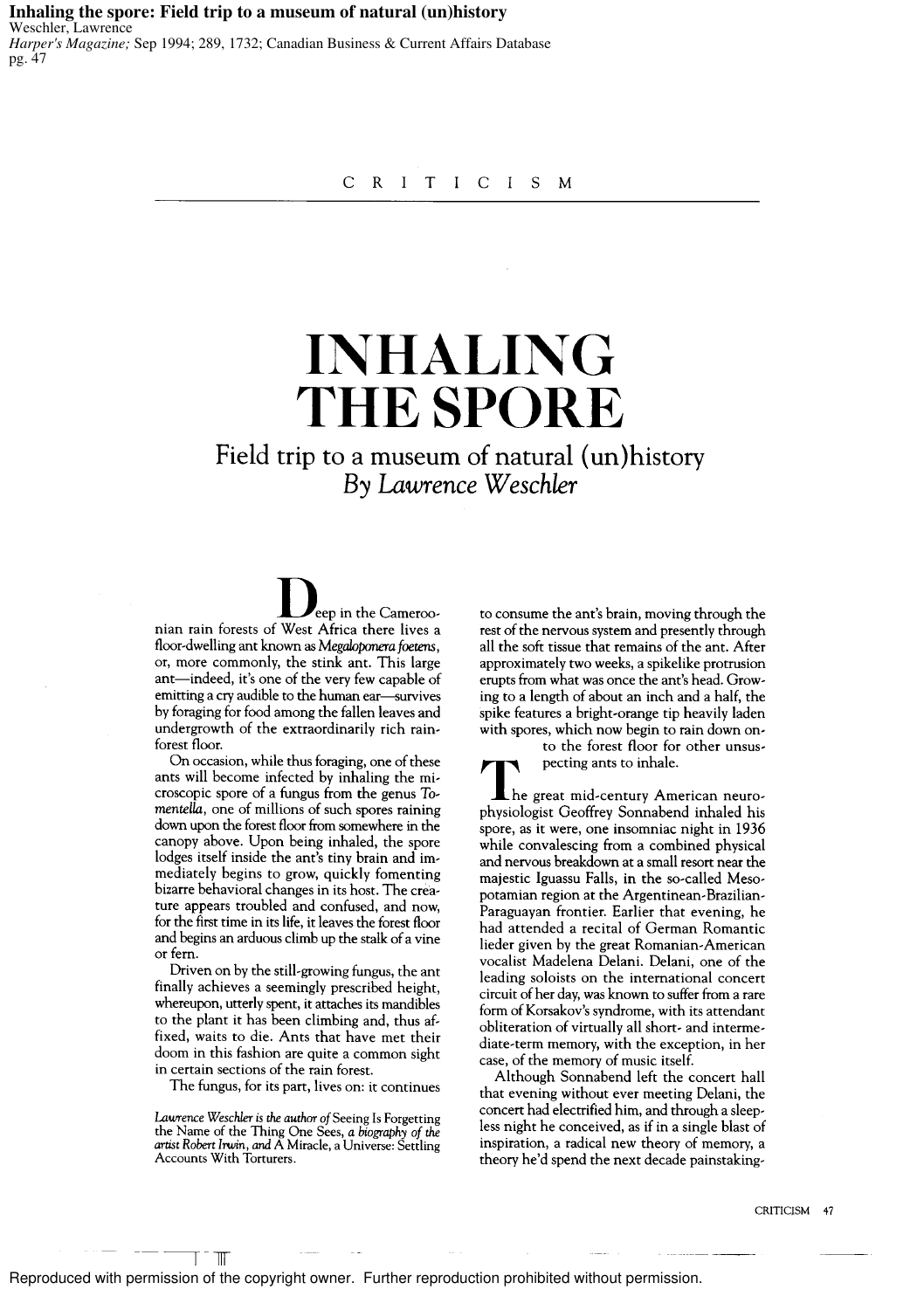ly elaborating in his three-volume Obliscence: Theories of Forgetting and the Problem of Matter, published by Northwestern University Press in 1946. Memory, for Sonnabend, was an illusion. Forgetting, not remembering, was the inevitable outcome of all experience. From this perspective, as he explained in the introduction to his turgid masterwork, "we, amnesiacs all, condemned to live in an eternally fleeting present, have created the most elaborate of human constructions, memory, to buffer ourselves against the intolerable knowledge of the irreversible passage of time and irretrievability of its moments and events." (page 16) He continued to expand on this doctrine through the explication of an increasingly intricate model in which a so-called Cone of Obliscence is bisected by Planes of Experience, which continually slice the cone at changing though precise angles. The theory was for some reason, as he later recounted, "smelled a bat." He and a band of assistants undertook an arduous eight-month expedition to the Tripsicum Plateau, where Griffith grew increasingly convinced that he was dealing not with just any bat but with a very special bat indeed, and specifically the tiny Myotis lucifugus, which though previously documented had never before been studied in detail. It became Griffith's hypothesis that whereas most bats deploy frequencies in the ultrasonic range to assist them in the echolocation that enables them to fly in the dark, Myotis lucifugus had evolved a highly specialized form of echolocation based on ultraviolet wavelengths, which even, in some instances, verged into the neighboring X-ray band of the wave spectrum. Furthermore, these particular bats had evolved highly elaborate nose leaves, or horns, which allowed them to focus their echowave transmissions

ETHNOGRAPHER BERNARD MASTON REPORTED ACCOUNTSOFTHE DEPRONG MORI, "A SMALL DEMON WHICH THE LOCAL SAVAGES BELIEVE ABLE TO PENETRATE SOLID OBJECTS"

> perhapsat its most suggestive when it broached such uncanny shadow phenomena as the experiences of premonition, déja vu, and foreboding. But once the plane of any particular experience had passed through the cone, the experience was irretrievably forgotten, andall else was illusion —aparticularly haunting conclusion, in that no sooner had Sonnabend published his magnum opus than both he and it fell largely into oblivion.

> As for Delani, ironically, and utterly unbeknownst to Sonnabend, she had perished in a

freak automobile accident within a few days of her concert at Iguassu Falls. or his part, Donald R. Griffith, Rockefeller University's eminent chiroptologist (and author of Listening in the Dark: Echolocation in Bats and Men), appears to have inhaled something suspiciously sporelike back in 1952, while reading the field reports of an obscure late-nineteenthcentury American ethnographer named Bernard Maston. While doing fieldwork in 1872 among the Dozo of the Tripsicum Plateau of the circum-Caribbean region of northern South America, Maston reported having heard several accounts of the deprong mori, or piercing devil, which he described as "a small demon which the local savages believe able to penetrate solid objects," such as the walls of their thatch huts and, in one instance, even a child's outstretched arm.

Almost eighty years later, while reviewing some of Maston's notes in the archive, Griffith, in a narrow beam. All of which would account for the wide range of bizarre effects described by Maston's informants.

Griffith and his team only lacked for proof. Time after

time, the little devils, on the very verge of capture, would fly seamlessly through their nets. So Griffith devised a brilliant snaring device consisting of five solid-lead walls, each one eight inches thick, twenty feet high, and two hundred feet long-all of them arrayed in a radial pattern, like spokes of a giant wheel, along the forest floor. The team affixed seismic sensors all along the walls in an intricate gridlike pattern, and proceeded to wait.

For two months, the monitors recorded not a thing—surely the bats were simply avoiding the massive, and massively incongruous, lead walls and Griffith began to despair of ever confirming his hypothesis. Finally, however, early on the morning of August 18, at 4:13 A.M., the sensors recorded a pock. The number-three wall had received an impact of magnitude  $10<sup>3</sup>$  ergs twelve feet above the forest floor, 193 feet out from the center of the wheel. The team members carted an X-ray-viewing device out to the indicated spot, and sure enough, at a depth of  $71/8$  inches, they located the first Myotis lucifugus ever con-

tained by man, "eternally frozen in a massof solid lead."

egaloponera foetens, Myotis lucifugus, Geoffrey Sonnabend and Madelena Delani, the Dozo and the deprong mori, Bernard Maston and Donald R. Griffith—these and countless other spores rain down upon a small, nondescript storefront operation located along the main commercial drag of downtown Culver City in the middle of West Los Angeles's end-

 $\mathbb{I}$ 

 $\mathbf{I}$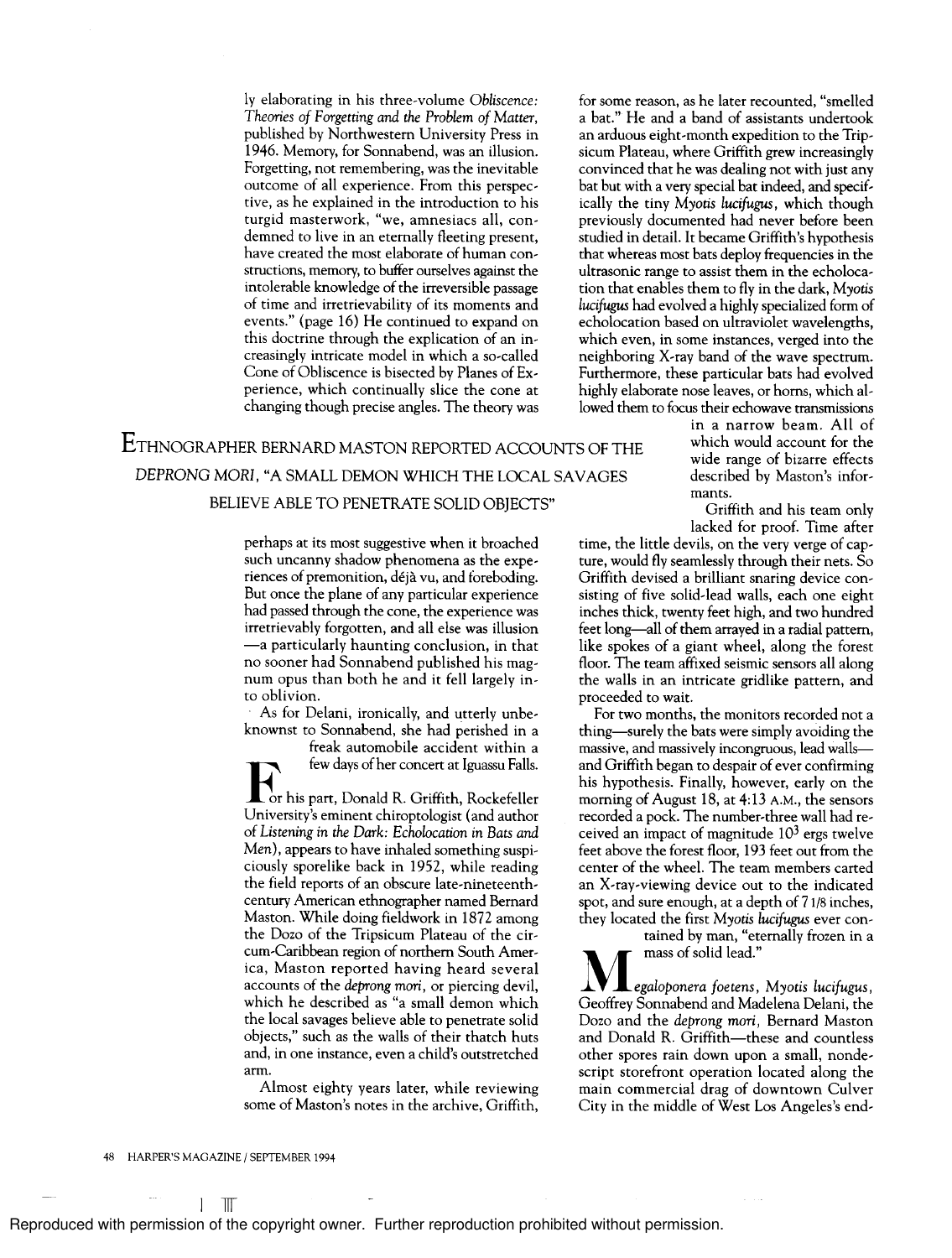less pseudo-urban sprawl: the Museum of Jurassic Technology (according to a fading blue banner hanging outside), an institution that presents precisely the sort of anonymous-looking facade one might easily pass right by. Which most days would be just as well, since most days it's closed.

But if you happened to hear of it, as I began hearing of it a couple years ago on my occasional visits to L.A. (it's been at that site for about six years now), and thus actively sought it out;

or else, if you just happened to be dallyingat the bus stop right outside its portals on one of those occasions when it actually was open—well then, your curiosity piqued, you might just find yourself going up and tentatively pressing its door buzzer. While waiting for an answer, you might study the curious little diorama slotted into the wall off to the side of the entry (a diminutive white urn surrounded by floating pearlescent moths) or another equally perplexing diorama off to the other side of the entry (three chemistryset bottles arrayed in a curiously loving display: oxide of titanium, oxide of iron, and alumina, according to their labels).

At length the door is likely to open, and usually it will be David Hildebrand Wilson himself, the museum's founder and director, a small and unassuming man, perhaps in his mid-forties, who will be smiling there solicitously (as if it were specifically you he'd been expecting all along) and happily bidding you to enter.

It's dark in there. As your eyes adjust, you take in an old wooden desk, on top of which a small sign proposes an admissions do-

nation of \$3, though Wilson quickly assures you that this is a neighborhood museum and hence free to anybody from the neighborhood, and that, furthermore, he considers the bus-stop bench to be an integral part of the neighborhood. He leaves it to you to decide what that means, and for that matter, he leaves it all to you. He returns to his seat behind the desk and to his reading (two dusty antiquated books, the last time I was there: one entitled Mental Hospitals; the other, The Elements of Folk Psychology). The foyer, as it were, features a shabby, kind of halfhearted attemptata gift shop, but probably halfhearted attempt at a gift shop, but probably<br>you won't tarry long because your curiosity is already being drawn toward the museum proper.

 $\mathbb{H}$ 

Photographs by Gary Moss

Andit's here that you'll encounter, across a maze of discrete alcoves, in meticulous displays exactingly laid out, the ant, the bat, the falls, the diva, the insomniac ... A preserved sample of the stink ant, for example, has its mandibles embedded into the stalk of a plastic fern behind glass in a standard natural-history-museum-style diorama. Sure enough, a thin spike is erupting out of its head. There's a phone receiver beside the vitrine, and when you pick it up you'll hear the entire history of Megalopon-



era foetens, largely as <sup>I</sup> conveyed it above.

A whole wing of the museum has been given over to the so-called Sonnabend/Delani Halls, where, among other things, you'll find an astonishingly well-realized aquarium-size diorama of Iguassu Falls, where Sonnabend heard Delani perform, complete with gushing, recirculating water. It turns out, or so the nearby phone receiver will inform you, that the falls were doubly significant in Sonnabend's life, for they were also the place where his parents had first met. His father, Wilhelm, a young German structural enracter, whiching a young Oemain structural engineer, had been attempting to span the falls<br>with a daring suspension bridge, but the project with a daring suspension bridge, but the project<br>had come to naught, his dream collapsing irreDRESS AND CAPE WORN BY MADELENA DELANI

Reproduced with permission of the copyright owner. Further reproduction prohibited without permission.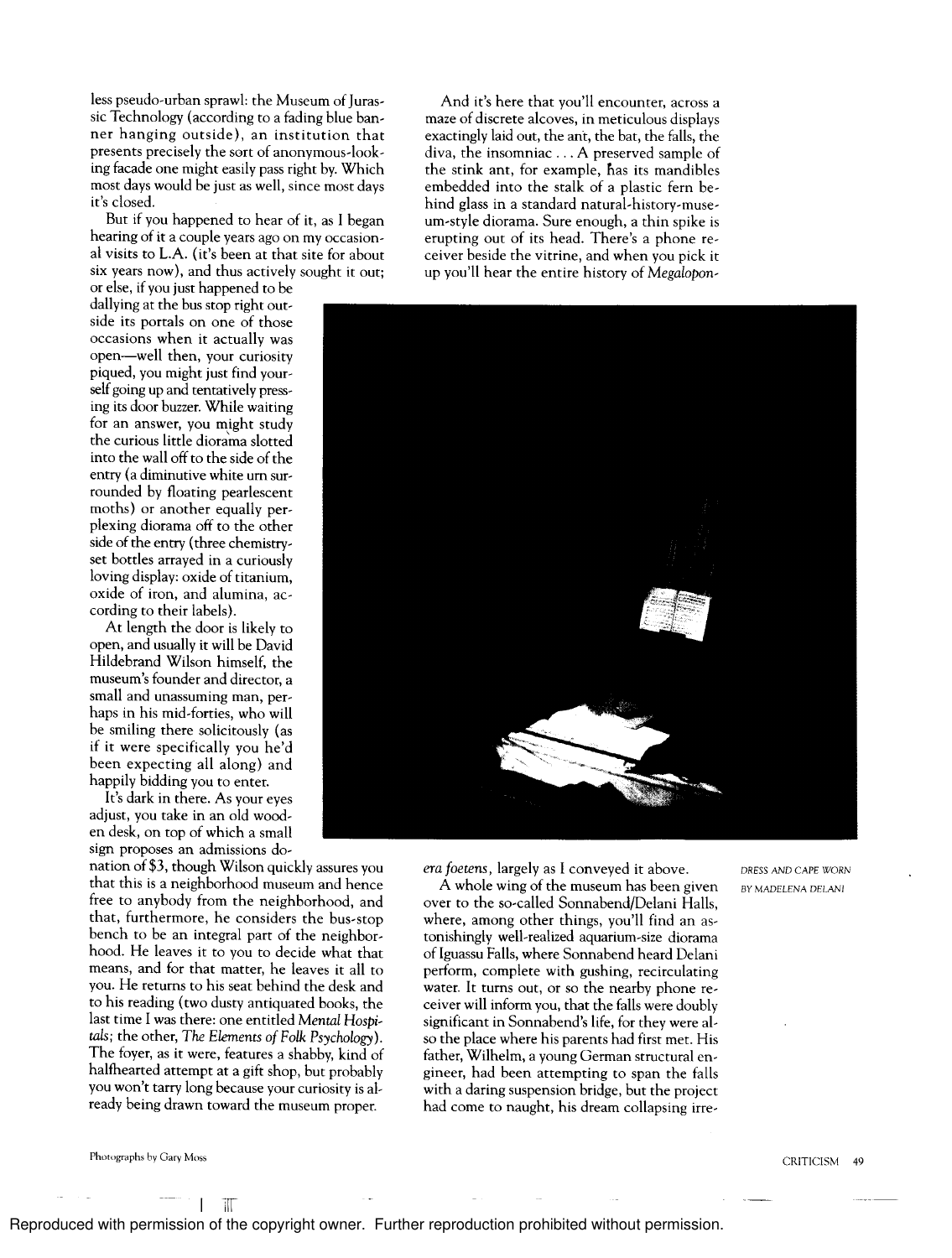vocably into the abyss a mere day short of completion. From either side of the diorama at the museum, you can see where Wilhelm's bridge would have gone: from head on, you can peer through an eyepiéce and, miraculously, see the bridge itself, hovering serenely over the cataract. The effect is so vividly realized that you'll look again from the sides-your eyes, or something, must be playing tricks on you—but, no, nothing is there except falling water.

Sonnabend's actual desk and study have been salvaged and painstakingly re-created. There's a wall of photos detailing the stages of his life and his parents' lives, and a whole documentary embolism, as it were, devoted to the career of one Charles F Gunther, an eccentric Chicago mil-



BELOW MOOSE AND DEER ANTLERS, THE "HORN OF MARY DAVIS OF SAUGHALL"

lionaire confectioner, who was somehow responsible for bringing Wilhelm to Chicago after his Iguassu debacle and who, incidentally, was an inveterate collector in his own right. In fact, Gunther's awe-inspiring trove (with items ranging from the very desk upon which the Appomattox Surrender was signed to a swatch of dried skin sloughed off by the Serpent that first seduced Woman in Eden) came to constitute <sup>a</sup> cornerstone of the Chicago Historical Society, under whose auspices large portions of it can be seen to this day. Or, anyway, so the sequential phone receivers at the museum allege as they guide you through the tale.

You can sit on a bench, pick up another re-

ceiver, and have Sonnabend's whole theory laid out for you through a series of haunting dioramas of variously intersecting (and compoundingly complexifying) cones and planes, complete with a representation of such technical subtleties as the perverse and obverse experience boundaries, the Spelean Ring Disparity, "the Hollows," and, perhaps most provocatively, the Cone of Confabulation. (The voice in the receiver, the same voice as in all the other receivers, you may suddenly realize, is the same bland, slightly unctuous voice you've heard in every museum slide show or acoustiguide tour or PBS nature special you've ever endured: the reassuringly measured voice of unassailable institutional authority.)

Over to the side there's a whole room devoted exclusively to Madelena Delani, and around the corner you come upon another bench and another phone receiver and another elaborate display, this one detailing the bizarrely intersecting careers of Maston and Griffith. Once again, nartow-beam spotlights rise up and fade away, guiding you through the narrative—including a detailed exposition of how echolocation works in bats, complete with charts and graphs—culminating with a re-creation of a solid tranche from the lead wall, which presently becomes illumined, as if from inside, in such a way that you can actually see the bat embedded there in midflight.

Through much of these explorations, you may well be the only person inside the museum, aside from Wilson, and he's a bit of a piercing devil himself. He pads about silently as you lose yourself in the various exhibits. One moment he's at his desk, the next he's gone, though who knows where—perhaps to a workroom secreted at the back of the store; a few moments later, however, he's back readingat his desk, as if he'd never been gone at all. You continue to poke about there are a good dozen other exhibits up at any given time—and presently, eerily, you become aware of strains of Bach being played on  $\dots$  on ... could it be an accordion? The desk chair is empty, the front door has been left slightly ajar: Wilson is on the sidewalk, blithely serenading the passing traffic.

You leave him to it. You continue to explore. Depending on what happens to be up at the time you're visiting, you may, for example, come upon the luminous white skeleton of some kind of rodent elegantly mounted on plush velvet beneath a glass bell. ("EUROPEAN MOLE—Talpa europea," explains the wall caption. "Occurs in all European countries south of 59 north latitude except Ireland. . . .") Beneath another glass case you can study "The Mary Rose Collection of Now-Extinct Nineteenth-Century French Moths." ("There's a slight misnomer there," Wilson informed me solicitously the first time I peered

 $\mathbb{L}^{\infty}$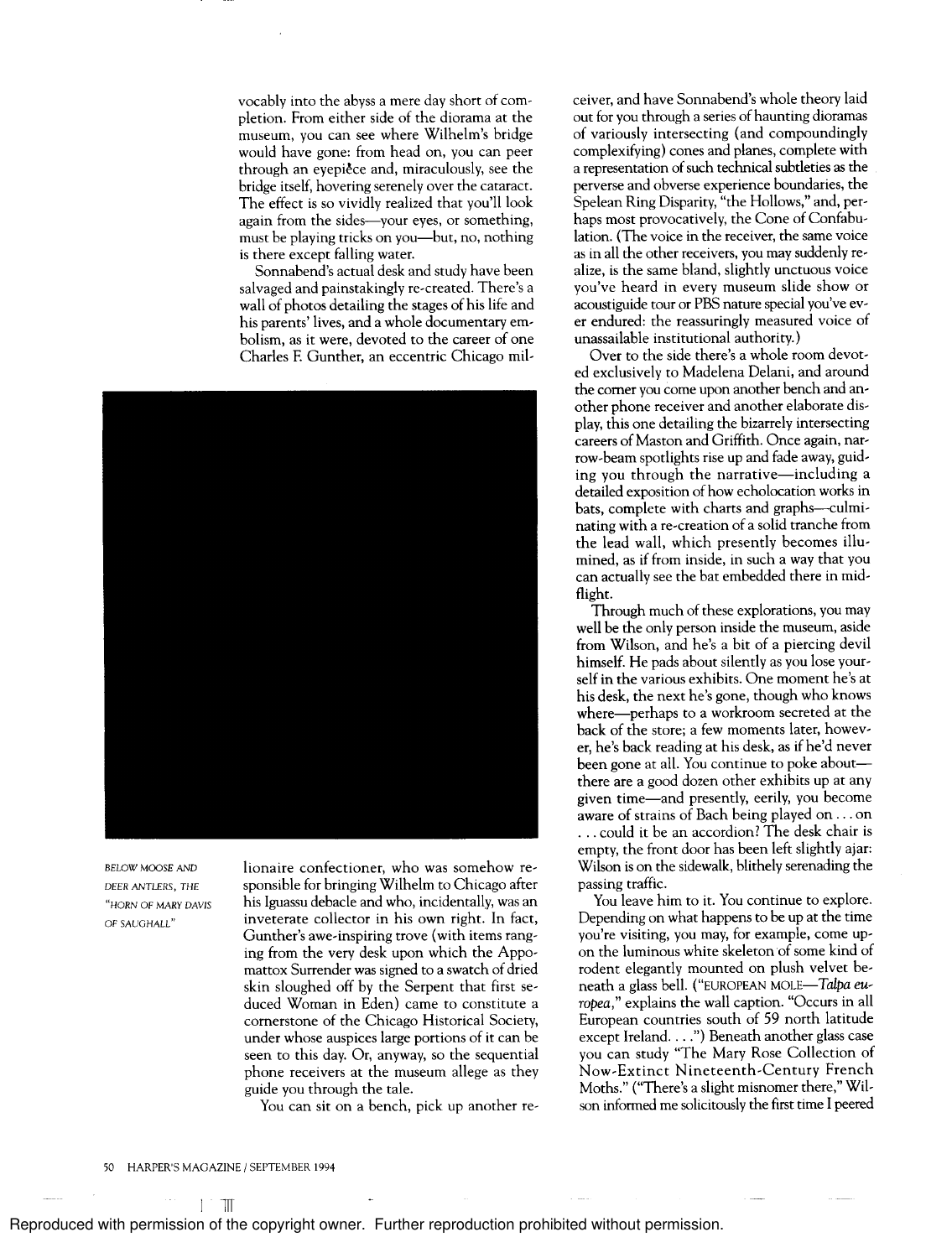into that case. He happened to be passing silently by. "Most of those particular mothsare indeed French, but a few are actually Flemish—although with some it's hard to tell.")

Along a nearby wall (just off to the side, actually, from the vitrine containing the spikesprouting ant) there's another standard museumstyle array, of mounted horns and antlers—standard, that is, with the exception of one, the smallest of the lot: a solitary hairy protrusion.

A nearby caption cites the testimony, inside quotation marks, of an "Early visitor to the Musaeum Tradescantianum, The Ark" to the effect that "we were shown an extraordinarily curious horn

which had grown on the back of a woman's head. ... The horn was blackish in color, not very thick or hard, but well proportioned." As, indeed, this specimen is.

Another display, entitled "Protective Auditoty Mimicry," allows you to compare, by pushing the requisite buttons, the sounds made by certain small, iridescent beetles, "when threatened," with those made by certain similarly sized and hued pebbles, "while at rest." By this time, you, too, may be starting to feel a little bit threatened, a bit iridescent. You head back to the foyer where Wilson is back behind his desk, once again absorbed in his reading, the accordion resting along the wall by his side like a snoozing pet. You putter among the giftware, confused, hesitant.

"Um, excuse me," you may at length hazard. "Ahm, what exactly is this  $\sum$  place?"

xcuse me," <sup>I</sup> asked several months back toward the end of my first visit. "Ahm, what exactly is this place?" Wilson looked up from his reading: beatific deadpan.

<sup>I</sup> suppose <sup>I</sup> should say something here about Wilson's own presence, his own look, for it is of <sup>a</sup> piece with his museum.I have described him as diminutive, though a better word might be "simian." His features are soft and yet precise, a broad forehead, short black hair graying at the sides, a close-cropped version of an Amish beard, sans mustache, fringing his face and filling into his cheeks. He wears circular glasses, which somehow accentuate the elfin effect. He's been described as Ahab inhabiting the body of Puck (a pixie Ahab, a monomaniacal Puck), but the best description <sup>I</sup> ever heard came from his wife of twenty-five years, Diana (an anthropology graduate student and noparticular giant herself; their friends sometimes refer to the two of them as "the little Wilsons"), who one day characterized his looks for me as those of "a pubescent Neanderthal."

 $\mathbb{H}$ 

"Well," Wilson replied coolly that first afternoon, unfazed, from behind his wooden desk (obviously he gets asked this sort of question all the time), "as you can see, we're a small naturalhistory museum with an emphasis on curiosities and technological innovation." He paused before going on: "We're definitely interested in presenting phenomena that other natural-history museums seem unwilling to present." Apparently he could sense that <sup>I</sup> remained a bit be-

## "WERE A SMALL NATURAL-HISTORY MUSEUM," DAVID WILSON SAYS. "WE'RE INTERESTED IN PRESENTING PHENOMENA THAT OTHER NATURAL-HISTORY MUSEUMS SEEM UNWILLING TO PRESENT"

wildered. "The name lends <sup>a</sup> sense of what's inside but doesn't refer to a specific geologic time," heoffered, helpfully. He then reached into his drawer and pulled out a pamphlet. "Here, this might be useful."

"THE MUSEUM OF JURASSIC TECHNOLOGY," the pamphlet's cover announced portentously, "ANDYOU."Inside, the pamphlet opened with a "GENERAL STATEMENT":

The Museum of Jurassic Technology in Los Angeles, California, is an educational institution dedicated to the advancement of knowledge and the public appreciation of the Lower Jurassic. Like a coat of two colors, the museum serves dual functions. On the one hand, the museum provides the academic community with a specialized repository of relics and artifacts from the Lower Jurassic, with an emphasis on those that demonstrate unusual or curious technological qualities. On the other hand, the museum serves the general public by providing the visitor with a hands-on experience of "life in the Jurassic."

There immediately follows a small map, captioned "Jurassic," which in every other way looks

exactly like a small map of what the rest of us might refer to as "Egypt." An arrow identifies what in any other rendition would get cailed the Nile River delta as "Lower Jurassic."

The text—which turnsout to be the transcript of a visitoractivated slide show that ordinarily runs, accompanied by that same echt-institutional voice, in a small alcove to the side of the entry; it just hap-

pened to be out of order that afternoon—goes on to offer a treatise on museums in general. It traces the lineage of the current institution back to such progenitors as the Ptolemys' Library at Alexandria, founded in the third century B.C., through the Dark Ages (when the museological impulse sput-

ANY CRITICISM SOLUTIONS

GEOFFREY SONNABEND'S "MODEL OF OBLISCENCE"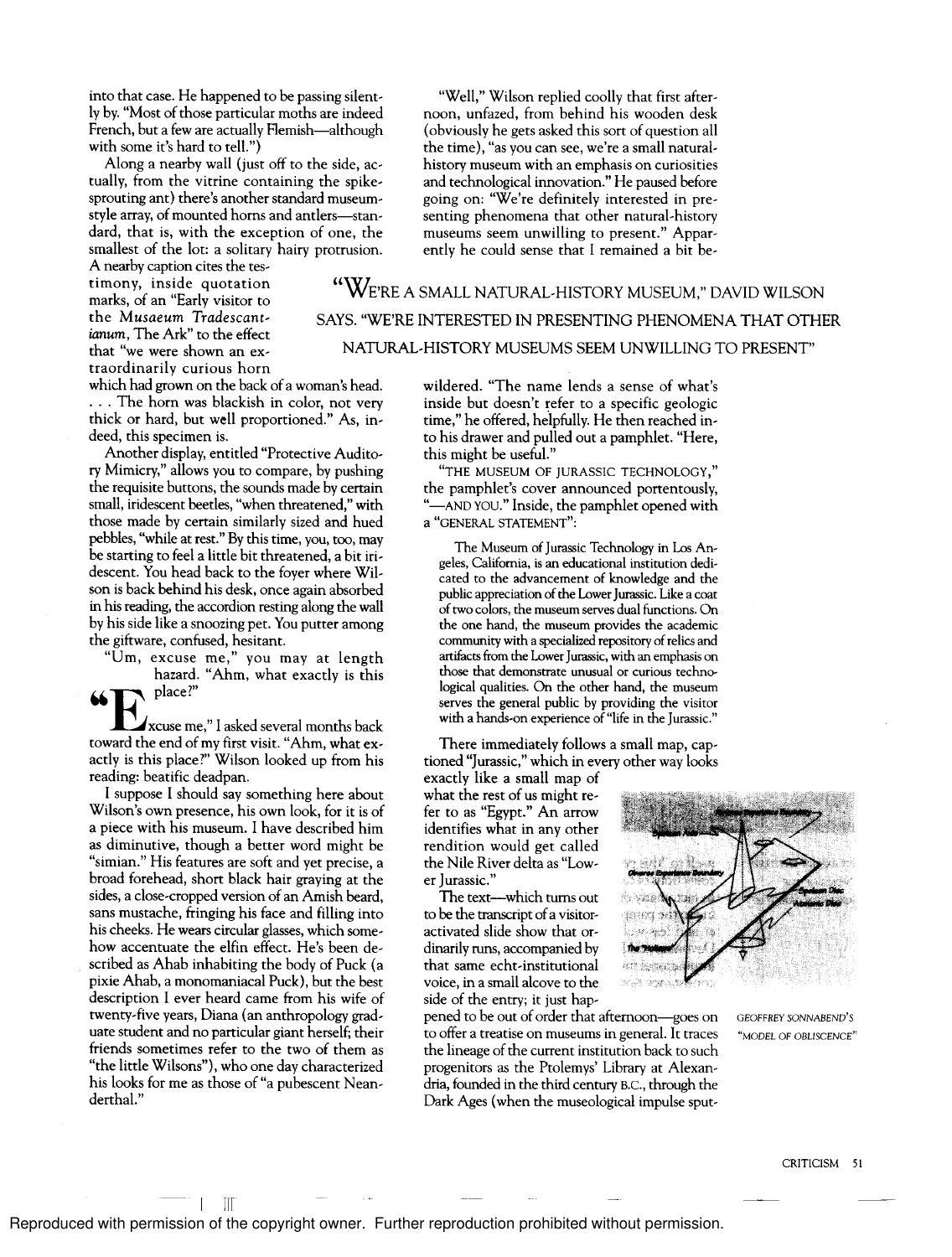tered amid relic-preserving convents and monasteries), and then through the seventeenth and eighteenth centuries, when the impulse flowered once again through such elite-serving collections as those of John James Swammerdam, Dr. Matthew Maty, Olaus Worm with his "Museum Wormianum," and Elias Ashmole, until finally, in lateeighteenth-century America, the painter Charles Willson Peale virtually invented the museum as a public institution. The pamphlet goes on to trace the origins of the Museum of Jurassic Technology



AN EXHIBIT ENTITLED "VOICE OF THE AMERICAN GRAY FOX"

itself to "this period when many of the important collections of today were beginning to take shape." In fact, many of the exhibits in the MJT, according to the pamphlet, were originally part of smaller and less-well-known collections, such as the Devonian and Eocene. In the slide-show version, inspirational music of a certain generic oleaginous consistency now swells up as the narrative builds toward its climax:

Although the path has not always been smooth, over the years the Museum of Jurassic Technology has adapted and evolved until today it stands in a unique position among the institutions of the country. Still, even today, the museum preserves something of the flavor of its roots in the early days of the natural-his-

tory museum—aflavor that has been described as "incongruity born of an overzealousspirit in the face of unfathomable phenomena."

Glory to Him, who endureth forever, and in whose hand are the keys of unlimited Pardon and unending Punishment.

All of which helped, and didn't.

"Um,"I tried again, after having finished the pamphlet, "but I mean, how, specifically, did this place get started?"

"You mean this museum?" Wilson asked.

Well, yeah.

"Oh," he said. "Well, the seed material, I guess you could call it, for the current collection—the Flemish moths, for instance—came down to us through the collection of curiosities originally gathered together by the Thums—that's Owen Thum and his son, Owen Thum the Younger, who were botanists, or <sup>I</sup> guess really just gardeners, in southwestern Nebraska, in South Platte."

When was this?

"Oh, in the first half of this century——-say, the Twenties for the father and on into the Fifties with Owen the Younger." Wilson then spun out an elaborately unlikely saga involving the Thums and Thum the Younger's widow, who lost the collection to an unsavory lawyer named Gerald Billius, who may even have murdered her to get it but who then gradually grew bored with his acquisition, eventually allowing it to lapse into the hands of his granddaughter, a curious Texas matron named Mary Rose Cannon, whom Wilson himself subsequently happened to meet one day in Pasadena. It wasall, as <sup>I</sup> would subsequently come to recognize, a quintessentially Wilsoni-

an narrative: ornate, almost profuse, in some of its details but then suddenly fogging over, particularly as one gets closer to the present. Such stories usually both perform and require a kind of leap.

And how, for instance—I'd started choosing my words carefully—had Geoffrey Sonnabend \_ and Madelena Delani, um, entered his life?

"Well, <sup>I</sup> first came upon Sonnabend when we were trying to expand an exhibit we used to have on memory. I myself tend to be pretty forgetful, so that memory's always been an interest of mine, and I was exploring the theories of Hermann Ebbinghaus, who was a great turn-ofthe-century German memory researcher, in fact

 $\mathbb T$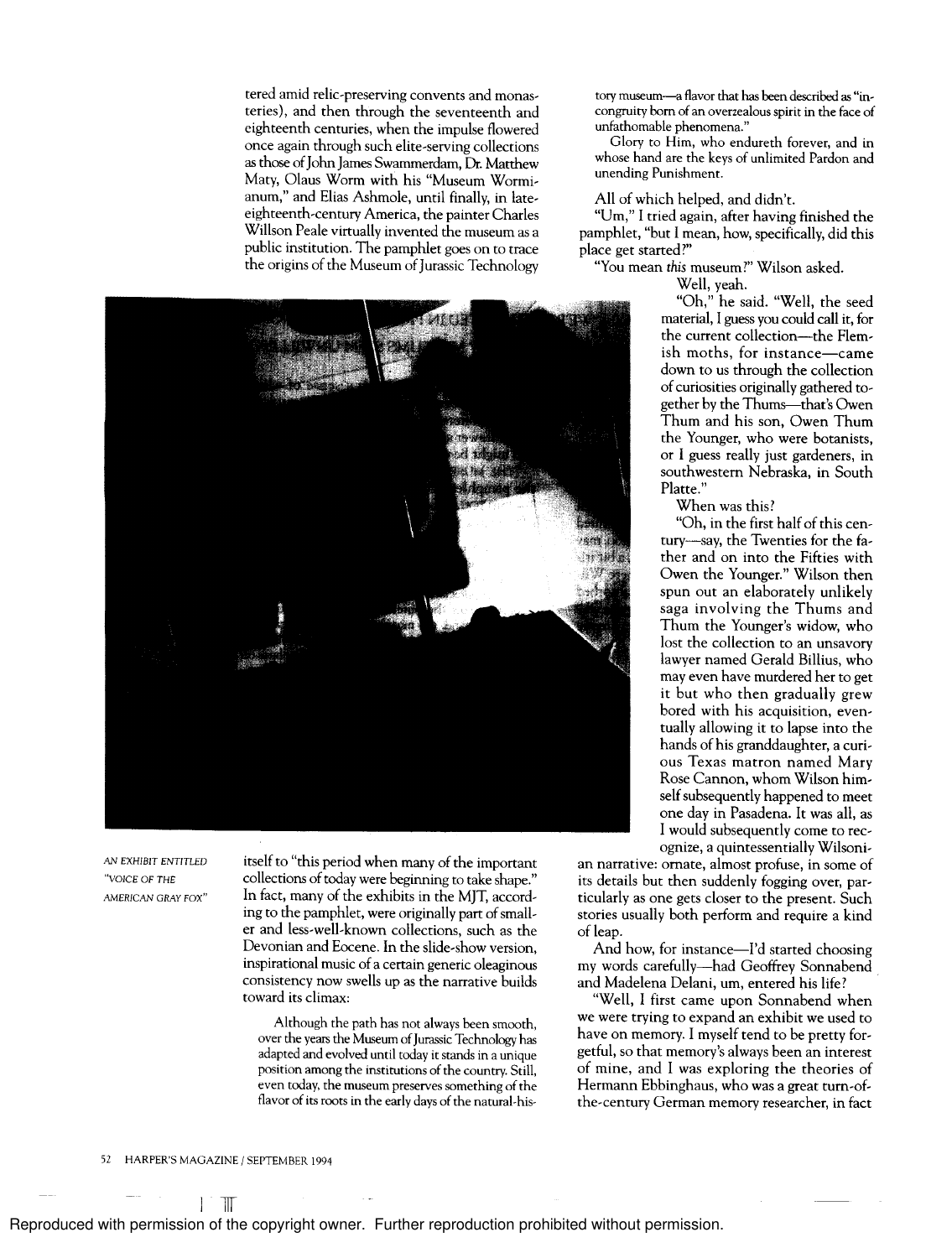revitalized the whole field. I was at the University Research Library over at UCLA one day, leafing through their Ebbinghaus books, when <sup>I</sup> just happened to come upon Sonnabend's three-volume Obliscence the next call letter over. It seemed like nobody had looked into those books in ages—they hadn't been checked out in years—but I started reading. Sonnabend himself tells the story about the theory's genesis, about Madelena Delani and Iguassu Falls in the preface, and <sup>I</sup> was completely bowled over.In part, I suppose, it was the romance of this theory that seemed to foretell its own oblivion. And then, just a few days later, I happened to be listening to Jim Svejda's Record Shelf program on KUSC, and he was doing a whole hour show devoted exclusively to Madelena Delani—that, for instance, is how <sup>I</sup> first found out about how she died. It was an incredible coincidence—in fact, everything associated with the story is like a tissue of improbable coincidences—how theyalmost met, how they didn't, what either of them was doing there at the falls. And those kinds of

coincidencesare also a special interest of ours here at the museum. We contacted the Chicago Historical Society, andafellow there named Rusty Lewis helped us enormously, particularly with the Gunther

connection. The whole thing just grew and grew."

It was getting late—time to be gone and gone. As I was opening the door to leave, I once again noticed the diorama of the urn and the moths. What about that?

"Oh, that's a little urn surrounded by French moths—or, no, maybe Flemish, I'm not sure."

And what was the significance of the urn? "It's just an urn. I don't think it means anything."

And that other diorama---the chemistry-set bottles?

"Oxide of titanium, oxide of iron, and alumina," Wilson recited solemnly. "Those are the three chemical constituents of corundum, which forms the basis for all sapphires and rubies. Actually, we have the bottles out there because of the link to sapphires, which, as you may know,

> have long been associated with qualities of faithfulness and endurance."

 $\Box$  few days later I happened to be at the UCLA library researching another project, and half on a lark, I started rifling through the computerized card catalogue. "Ebbinghaus, Hermann,"I typed in, and sure enough there rose up <sup>a</sup> slew of references ("Memory: A Contribution to Experimental Psychology," 1913, etc.). Then <sup>I</sup> typed in "Sonnabend, Geoffrey," and the screen churned for a while before finally

> $\Box$ - III

clocking in: "no record found." <sup>|</sup> subsequently called Northwestern University Press, Sonnabend's supposed publisher, but they'd never heard of him either. I called KUSC and asked for Jim Svejda; when he came on, I explained the situation, told him about the exhibit, and asked if he'd ever done a show about the singer Madelena Delani. He just laughed and laughed: never heard of her. I called information in Chicago and got the number for the Chicago Historical Society. Once <sup>I</sup> got through to them, <sup>I</sup> asked dubiously for Rusty Lewis, who, however, did turn out to exist. Had he ever heard of Charles Gunther? "You mean the candy tycoon?" he shot back, without missing a beat. He went on to confirm every single one of the exhibit's details about Gunther-his collection, the Appomattox Surrender's historic table, even the snake skin, which remains in the Historic Society's collections to this day.

Back at the library <sup>I</sup> looked up the ethnographer Bernard Maston: no record found.| typed in "Donald R. Griffith": no record found.

As <sup>1</sup> TELL DONALD GRIFFIN ABOUT THE PIERCING DEVILS AND THE THATCH ROOFS, THE LEAD WALLS AND THE X-RAY EMANATIONS,

#### HE LAUGHS HARDER AND HARDER

For some reason, I tried that reference by title too—Listening in the Dark—and that time <sup>I</sup> hit pay dirt, except that the book had a different subtitle and its author was Donald R. Griffin, not Griffith. I went upstairs to look over the book's index but found noreferences to Maston, the Dozo, or any deprong mori. <sup>I</sup> went back downstairs, tracked down Griffin's most recent whereabouts, and called him. When I reached him, I started out by explaining about the museum (he'd never heard of it) and its exhibit about Donald R. Griffith—"Oh no," he interrupted. "My name is Griffin, with an n, not Griffith." <sup>I</sup> know, <sup>I</sup> said, <sup>I</sup> know. <sup>J</sup> went on to ask him if he'd ever heard of a bat named Myotis lucifugus. "Of course." he said, "That's the most common, abundant species in North America. That's why we used it on all the early research on echolocation." Did its range extend to South America? Not as far as he knew, why? As I proceeded to tell him about the piercing devils and the thatch roofs, the lead walls and the X-ray emanations, he was laughing harder and harder. Finally, calming down, he said, "No, no, none of that is me, it's all nonsense—on second thought you'd better leave the spelling of the name Griffith the way it is." He was quiet for a moment, then continued, almost wistfully, "Still, you know, it's funny. Fifty years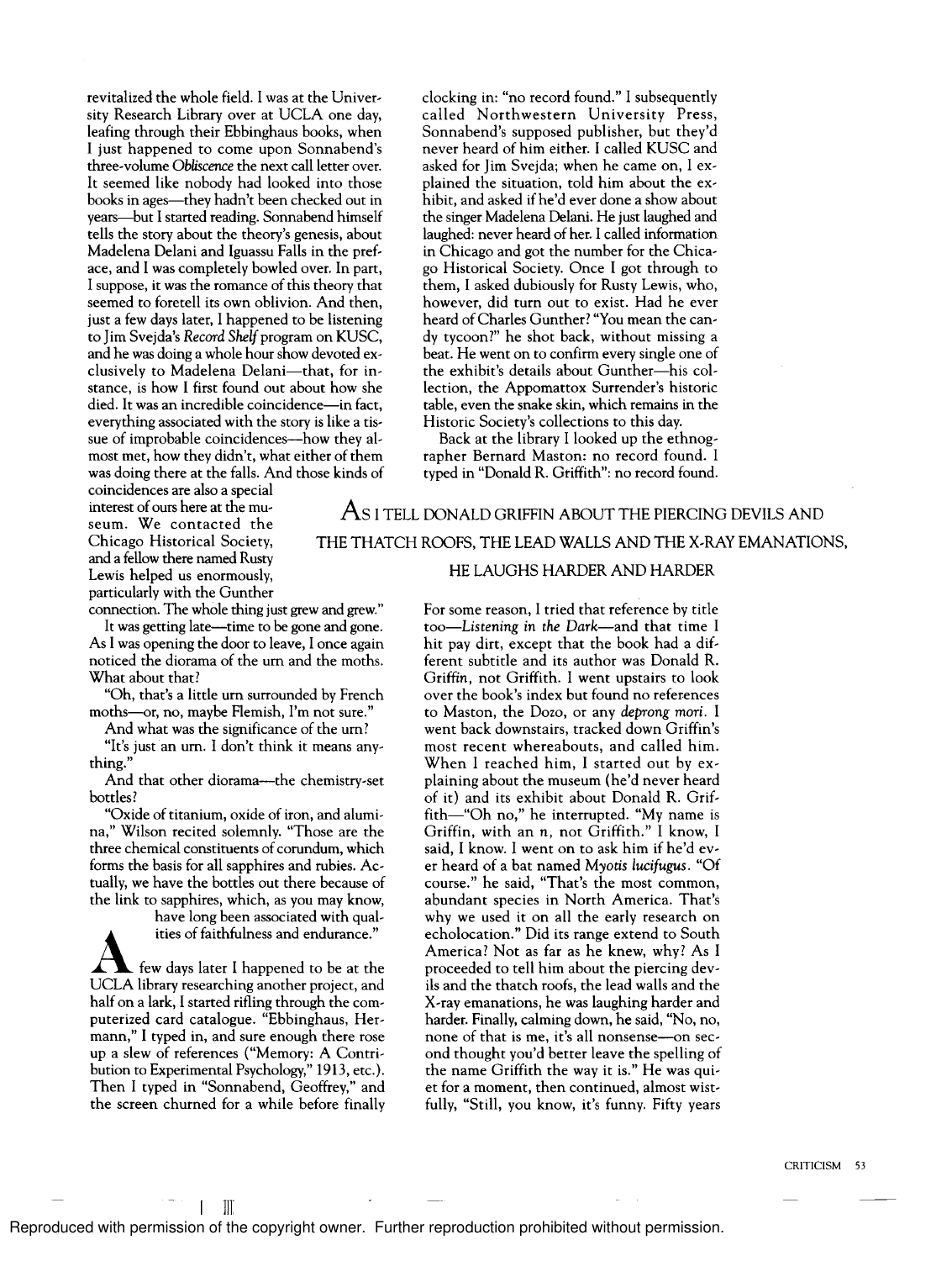ago when we were first proposing the exisago when we were first proposing the exis-<br>tence of something like sonar in bats, most<br>people thought that idea no less pre-

people thought that idea no less pre-

e never ever breaks irony—that's one of the incredible things about him." <sup>I</sup> was talking with Marcia Tucker, the director of New York City's New Museum, about David Wilson. It turns out there's a growing cult amongart and museum people who can't seem to get enough of the MJT—I seemed to encounter it everywhere <sup>I</sup> turned: the L.A. County Museum, the Museum of Contemporary Art, the Getty. "When you're in there with him," Tucker went on, "everything initially just seems self-evidently what it is. There's this fine line, though, between knowing you're experiencing something and sensing that something is wrong. There's this slight slippage, which is the very essence of the place. And Wilson's own presence there behind the desk, the literal-minded way in which he earnestly and seemingly openly answersall your questions—it all contributes seamlessly to that sense of slippage. Visiting the Jurassic is a bit like being in psychoanalysis. The place affords this marvelous field for projection and transference. It's like a museum, a critique of museums, and a celebration of museums—all rolled into one."

One of the things L.A. art critic Ralph Rugoff says he most likes about the MJT is the way it deploys all the traditional signs of a museum's institutional authority—meticulous presentation, exhaustive captions, hushed lighting, and state-

" VisITING THE JURASSIC IS A BIT LIKE BEING IN PSYCHOANALYSIS," SAYS ANOTHER MUSEUM DIRECTOR. "IT'S A MARVELOUS FIELD FOR PROJECTION AND TRANSFERENCE"

> of-the-art technical armature—all to subvert the very notion of the authoritative as it applies not only to itself but to any museum. The Jurassic infects its visitor with doubts—little curlicues of misgiving—that proceed to infest all his other dealings with the culturally sacrosanct."It's all very smart," Rugoff insists, "and very knowing." Very knowing, and yet at the same time utterly sincere. Rugoff told me how one day he sat alongside David's wife, Diana, at a lecture Wilson was giving at California State University at Los Angeles. This wasan early version of his Sonnabend spiel, which, in fact, for a long time existed solely as a lecture, only relatively recently having taken on its exhibitional form. "And he did it completely straight," Rugoff recalls. "Everybody there was taking notes furiously, as if this were all on the level—the falls, the cones, the planes,

the whole thing. It was amazing. And at one point I leaned over to Diana and whispered, 'This is the most incredible piece of performance art I've ever seen.' And she replied, 'What makes you

> think it's a performance? David believes all this stuff.'"

s I say, I began making it a point to visit the museum onall of my trips to Los Angeles, and each time David would be there manning the desk, so that after a while <sup>I</sup> got to know him pretty well—which is to say, it felt like I got past the first layer of ironylessness to, well, maybe a second layer of ironylessness. <sup>|</sup> don't know. Occasionally we'd talk about his own life, and it's my impression that everything he told me was more or less true-as-stated (or, anyway, whatever I could check did check out), although, as with some of the displays, a wealth of solid detail early on began to fog over, somewhat, as one approached the present.

Born in Denver in 1946, the middle of three well-loved sons of a doctor and his wife, David started frequenting the city's various museums from a very early age. <sup>I</sup> once asked him what had first attracted him to museums, and he replied, "Well, their museumness. How dark and hushed they were inside, the oak-and-glass cases, the sense of being in these repositories amongall those old things." But he was hardly a recluse. In fact, his mother recalls how in his early years he was enormously gregarious, extroverted, and social—a regular party animal.

Then something happened, although Wilson is loath to talk about it—hegets all shy and hes-

> itant (as opposed to rhetorically opaque) at the prospect. "I really don't know if I want to get into this," he says. "It's embarrassing, and it's hard to put into words without sounding insipid or grandiose. But since

you ask ... Sometimelate in high school—I was maybe seventeen or eighteen—my parents and brothers were away for a week and <sup>I</sup> was home by myself, when out of the blue, for no reason, I underwent this incredibly intense—well, like a conversion experience. It's just that I came to understand the course of my life and the meaning of life in general. Like that: as if in a flash. For instance, <sup>I</sup> knew that there would be no purpose for me in pursuing the world of acquisition. The experience had religious overtones to it, but not in any specific way. It was the most intense experience I've ever had—an entire week in awe and euphoria. It was as if I was receiving instructions. God, do I want to be talking like this? It's not so much that it's embarrassing—I just don't want to be doing the forces behind it a disservice. And I definitely don't want to claim any specialness. It

<sup>54</sup> HARPER'S MAGAZINE/ SEPTEMBER <sup>1994</sup>

 $\mathbb T$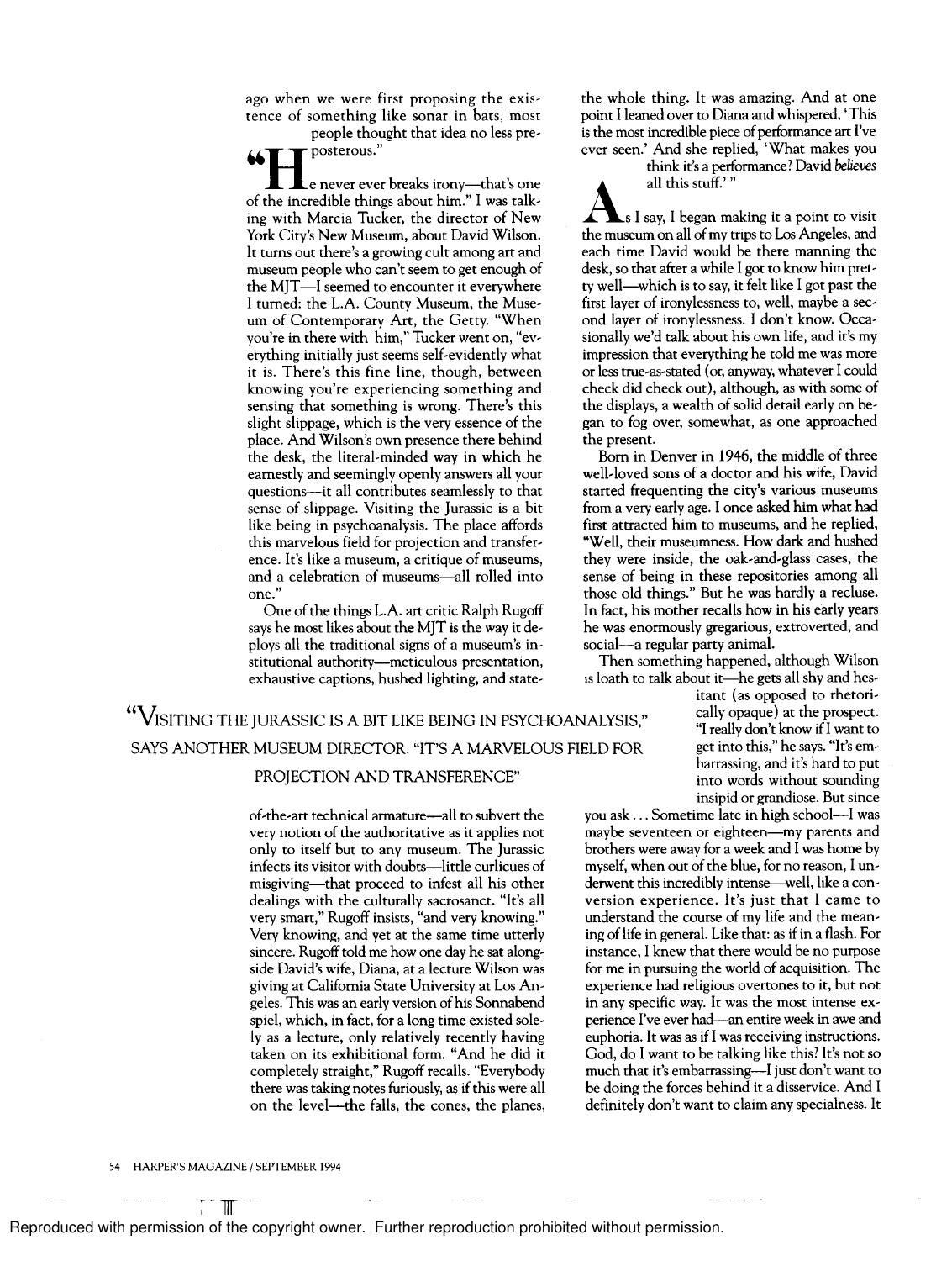was like something was being given to me somewhere between a gift and an assignmentand one wants to be incredibly careful how one treats such things.

"All at once it was made completely apparent to me, though without any detail, how mylife would have to follow the course that has led to ...well"—he gestured to the walls around him— "to this. <sup>I</sup> mean, <sup>I</sup> see running this museum as a service job, and that service consists in-God, I can't believe I'm saying these things—in providing people a situation .. . in fostering an environment in which people can change. And it happens. I've seen it happen.

"But without a doubt, that task was laid out for me in those days. The general structure was clear, even if it then took an extremely long time for me to be able to realize it, and that whole while <sup>I</sup> sensed myself waiting, stumbling around on the forest floor, confused—like that ant."

His mother confirms how somewhere late in his high-school years David changed, became more serious—and she even lets on how, though she of course loves him both ways, maybe she slightly preferred his earlier incarnation: "He was a lot more fun as a party boy than as a Chinese philosopher."

Soon thereafter he enrolled at Michigan's Kalamazoo College—a small, independent school patterned along the lines of Oberlin or Reed where he ended up majoring in urban entomology with a minor in art. His first night there he met Diana at a square-dance mixer. They be-cameinseparable and were wedafew years later, in 1969, during the last weeks before their graduation. "Yeah," David acknowledges. "We've been married for twenty-five years. It's amazing—and believe me, every bit as amazing to us. We ought to be in one of our vitrines. But she's incredible," he continues, the ironylessness cracking just the slightest bit. "I can't believe how she puts up withall this."

After college, David and Diana moved to Chicago, where almost immediately David was called up by his draft board. He applied for conscientious-objector status, which, he says, "was granted in record time. They just looked at me and—no questions asked—I was like the dictionary definition." Following stints performing alternative service as an orderly in various hospitals' mental and emergency wards, and then a few years with Diana in a remote Colorado mountain cabin, David was accepted into the film program at the then newly opened California Institute of the Arts.

Cal Arts at the time was a hotbed for the coolest and most austere in formalist, avant-garde filmmaking, and David Wilson soon earned a reputation as one of the coolest, most austere filmmakers there. "Well," David admits today,

 $\mathbb{L}^{\infty}$ 

looking back on that phase of his work, "it was the sort of thing that was moderately meaningful to a microscopically small percentage of the population at a particular moment. But clearly, in the end, it wasn't fulfilling the mandate I'd received." Diana says flatly, "Those films were not David."

David continued making his formalist films through the Seventies and into the early Eighties, and though he wasn't making any moneyoff

of them, he and Diana were nevertheless able to enjoy a very comfortable lifestyle because they were making so much money on the side doing highly sophisticated robotic special-effects camera work on the periphery of the film industry. "It was the sort of work you could do six months a year and easily coast the rest of the time," David says. "I even enjoyed it. Technically, it was quite challenging and interesting.



But it wasn't the kind of work where you were adding beans to the right side of the scale."

His other life, however, was opening out. After 1980 he began making strange little dioramas on the side, exquisitely evocative miniature sensoriums, several of them featuring the same stereoscopic viewing device modeled on the catoptric (or so-called beam-splitting) camera that he'd subsequently deploy in his Iguassu Falls display. This was much closer to the mandate, as David quickly realized, and increasingly he began farming these cabinet-splendors out to various odd and far-flung venues.

And it's here that David's account begins to fog over. His own biography intermeshes with the museum's. The Thums make their appearance, via Mary Rose Cannon—and it's a bit difficult to achieve a strictly accurate chronological account, at least from him.

Diana, for her part, tells the story of how one day in 1984 she'd just finished a tai chi class when David drove over to get her. Pulling up, he waited for her to get in the car, at which point he passed her a slip of paper on which he'd scrawled the simple phrase "Museum of Jurassic Technology." nectabling, the control of the plendors out to var-<br>plendors out to var-<br>es.<br>account begins to fog<br>termeshes with the<br>c their appearance,<br>it's a bit difficult to<br>conological account,<br>the story of how one<br>shed a tai chi cla

"What's this?" Diana asked him. "Your life's work?" And he just smiled.

or its first several years, the Museum of Jurassic Technology had no physical base of its own; it existed in the form of "loans from the Collection" extended to scattered galleries, museums, CUP AND SAUCER AND A PLATE OF MADELEINES, IN THE PROUST EXHIBIT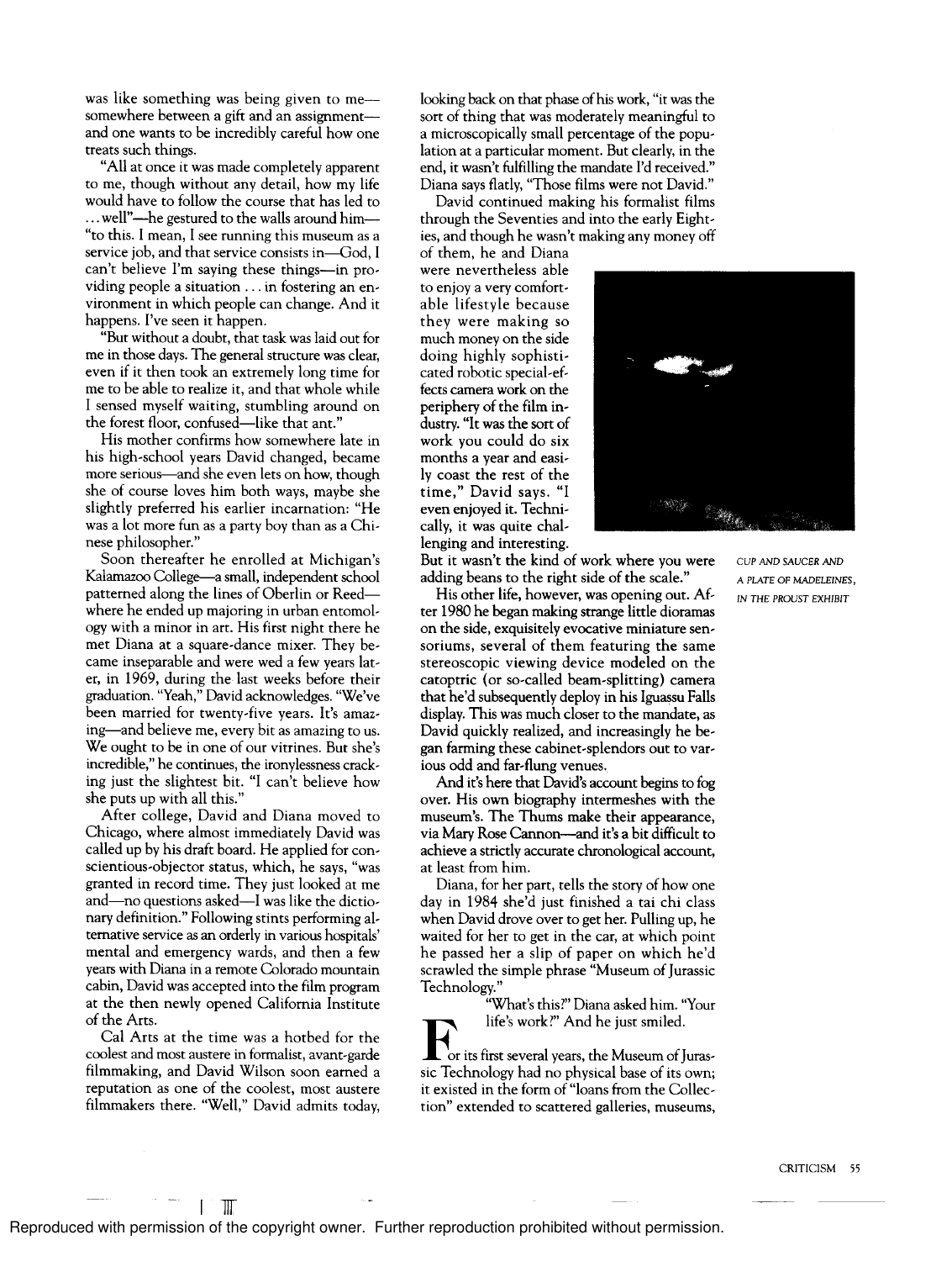and community centers. Then one day, about seven years ago, while driving home from his other life's professional studio in Culver City, David noticed how a nearby storefront that he'd had his eye on for some time had suddenly become vacant. David signed a lease on the spot, taking over the 1,600 square feet. Within a year he'd reunited his museum's traveling diaspora, mounted his first exhibition, and, without the slightest flash or ceremony, simply hung his banner out and opened for business.

Passersby, on occasion, would wander in. Many would wander right back out. But some would stay and linger. David tells the story of one fellow who spent a long time in the back amid the exhibits and then, emerging, spent almost as long



A RE-CREATION OF GEOFFREY SONNABEND'S ATTIC STUDY IN ILLINOIS

a time studying the pencil sharpener on his desk. "It was just a regular pencil sharpener," David assures me. "It wasn't meant to be an exhibit. But he couldn't seem to get enough of it." And he tells another story about an old Jamaican gentleman named John Thomas who also spent a long time in the back and then came out literally crying. "Hesaid,'I realize this is a museum, but to me it's more like <sup>a</sup> church.'" David seems equally—and almost equivalently—moved by both stories. (In a way, they're the same story.)

Occasionally visitors are moved to offer more substantial financial contributions to the museum, and along a wall in the foyer there's an en-

graved honor roll acknowledging the support of these "patrons" in much the same spirit of parody mingled with reverence that.characterizes most everything else about the museum. Other visitors began volunteering their services to sit at the desk or else to help fabricate the new installations. In talking about the museum, David continually defers authorship: he is always talking about "our" goals and what "we" are planning to do next.In part, this is one of his typical selfeffacing gambits; but it's also true that the museum has generated a community—or anyway, that the museum is no longer just about what's going on "inside" David but about what's going on "between" him and the world.

That it continues to persist at all from month to month is by no means the least of its marvels. "The museum exists againstall odds," David once commented to me. "Nothing supports this venture—it is woven from thin air. We apply for grants, and we've gotten a few, but most grants-dispensing agencies frankly don't know what to make of us—we don't fit into the traditional categories." The museum's annual budget currently hovers around \$50,000 (rent is \$1,800 a month, and no one receives a salary), and though David originally poured a significant portion of his own outside income into the museum, there's been less and less of that, in part because as the years passed he spent more and mote time on the museum itself and in part because his exquisitely sophisticated battery of specializations has now largely been superseded by the film industry's relentless computerization. Have there been moments, I recently asked him, when he and his family have actually been at the poorhouse door? "Oh, yeah," he laughed. "Moments like now."

"I have no idea how we got this far or how we can possibly go on," Diana told me one day. Technically, she's the museum's treasurer and keeper of accounts, though she admits that in that official capacity she's often reduced to giggling fits. "T've just developed thisfairy faith in last-minute providence. At the outset of each month, there's no way we're going to make it through, but something always comes up——a small bequest, a grant unexpectedly approved, a slight uptick in admissions. But David keeps pushing the limit. Last year he took his other companyinto bankruptcy and doubled the size of the museum on the same  $day$ —and the crazy thing is, I wanted him to do it! He was right to do it. And we got lucky, because almost immediately after that my cargot stolen,

so we were able to pour the \$6,750 settlement from that into the museum."

ne day as I was reading about the earliest museums, those ur-collections back in the sixteenth and seventeenth centuries—which were

 $\mathbb{T} \mathbb{T}$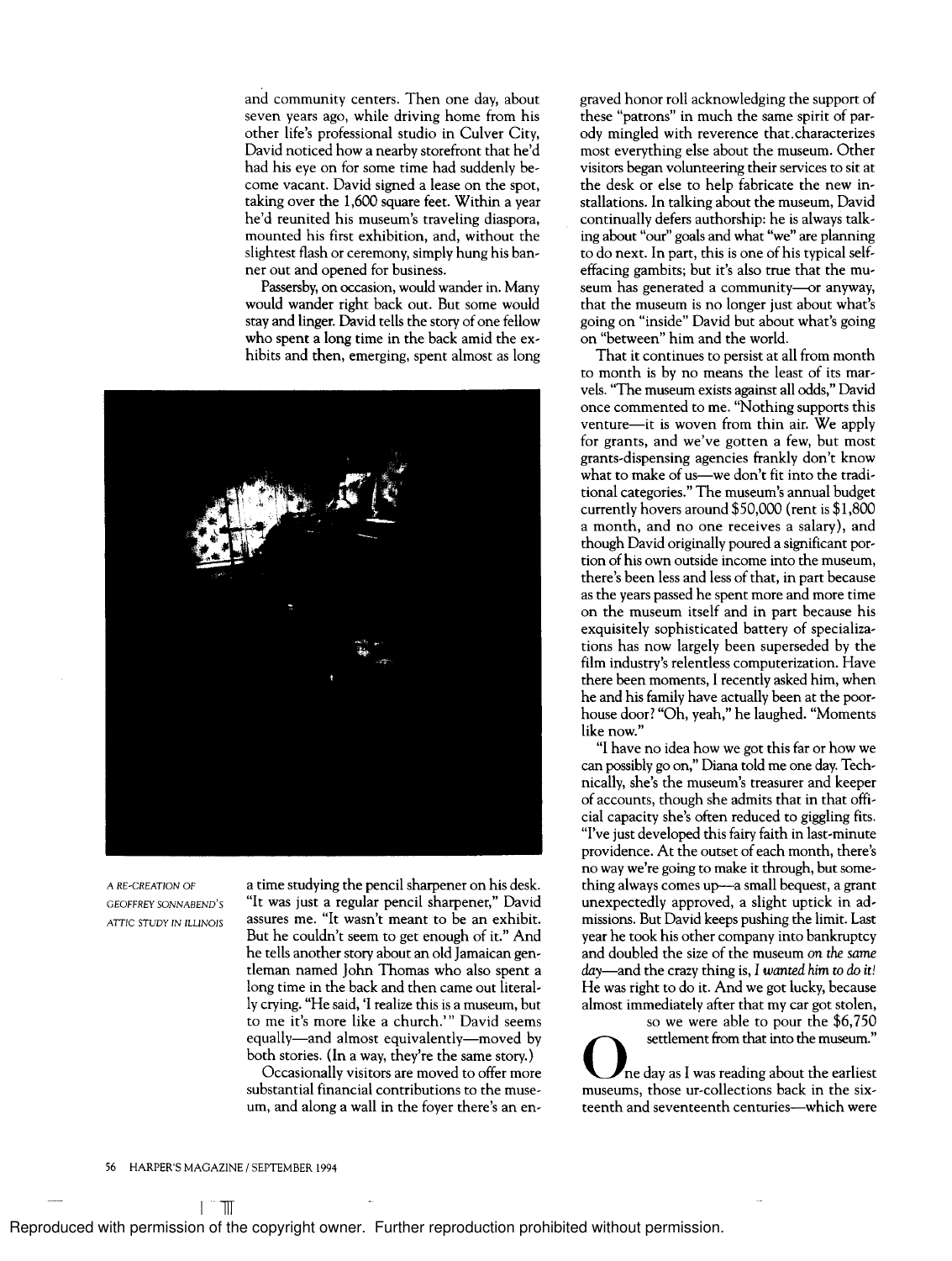sometimes called Wunderkammern, wonder-cabinets—it occurred to me how the Museum of Jurassic Technology truly is their worthy heir inasmuch as wonder, broadly conceived, is its unifying theme. ("Part of the assigned task," David once told me, "is to reintegrate people to wonder.") But it's a special kind of wonder, and it's metastable. The visitor to the Museum of Jurassic Technology continually finds himself shimmering between wondering-at (the marvels of nature) and wondering-whether (any of this could possibly be true). And it's that very shimmer, the capacity for such delicious confusion, Wilson sometimes seems to suggest, that may constitute the most blessedly wonderful thing about being human.

<sup>I</sup> recently had occasion to raise the point with John Walsh, the director of the Getty Museum and another fan of the MJT. We were talking about Wunderkammem and some of the museum's other antecedents. "Most of the institutional-historical allusions at Wilson's museum turn out to be true," Walsh told me. "There was a Musaeum Tradescantianum and a John Tradescant—infact two of them, an Elder and a Younger—who during the 1600s built up a famously eclectic cabinet known as 'The Ark' in Lambeth on the South Bank, in London, most of the contents of which devolved to Elias Ashmole, who expanded upon

them and then donated the whole collection to Oxford University, where it became the basis for the Ashmolean. There was a Swammerdam, and there was an Olaus Worm with his Museum Wormianum;

and Charles Willson Peale did have his museum in Philadelphia, to which Benjamin Franklin donated the carcass of an Angora cat and where you could also see a mastadon and mechanical devices like the Eidophusikon, which showed primitive movies. Ever since the late Renaissance, these sorts of collections got referred to as Kunstund-Wunderkammern. Technically, the term describes a collection of a type that has pretty much disappeared today—with the exception, perhaps, of the Jurassic—where natural wonders were displayed alongside works of art and various manmade feats of ingenuity. It's only much later, in the nineteenth century, that you see the breakup into separate art, natural-history, and technology museums. But in the earlier collections, you had the wonders of God spread out there cheek by jowl with the wonders of man, both presented as aspects of the same thing, which is to say, the Wonder of God."

I asked Walsh about some of the relics and bizarre curiosa that used to make it into those collections right alongside the legitimate stuff: the hair from the beard of Noah, the plank from the

 $\overline{\phantom{a}}$ 

Ark, the woman's horn. ] mentioned how <sup>I</sup> always figured some of those early museum men must have been being ironical in including them.

"Well," Walsh said, "there's a whole big side industry in twentieth-century criticism that consists primarily of imputing irony to prior ages. But no, no, I don't think they were being ironical at all. They were in dead earnest."

<sup>I</sup> tried out on Walsh my notion about the metastability of wonder at the Jurassic, with its corollary about the deliciousness of that frisson between wondering-at and wondering-whether, and Walsh interrupted, "All that's true, that seems right to me, but you have to understand that that deliciousness is a distinctly contemporary taste. That's not even modern. Neither Cézanne nor Picasso would have related to it.

That's 1980s, maybe even just the Nineties."

 ${\mathsf L}$  was talking with David in the back room of the museum one afternoon on my most recent visit to L.A.It was a weekday—the museum was closed and our conversation had turned to the subject of Hagop Sandaldjian, a Soviet-Armenian microminiaturist sculptor (who'd apparently actually existed, though he'd recently passed away) whose astonishing lifework, consisting of miniature renditions of subjects ranging from Snow White and

### OF THIS COULD POSSIBLY BE TRUE) I HE VISITOR TO THE MUSEUM SHIMMERS BETWEEN WONDERING-AT (THE MARVELS OF NATURE) AND WONDERING-WHETHER (ANY

the Seven Dwarfs to Pope John Paul II painstakingly suspended in the eye of a needle, had been the subject of a recent retrospective at the Jurassic. Free-associating, I mentioned the cabalistic doctrine of the Thirty-Six Just Men—howat any given moment there are thirty-six ethically just men in the world, unknown, perhaps, even to themselves, without whose pillarlike solidity all of Creation could crumble. Maybe, I suggested, there are thirty-six aesthetically just men as well.

David looked at me, authentically noncomprehending. "I don't understand the difference," he said.

He was quiet <sup>a</sup> few moments, and once again the ironylessness seemed momentarily to crack. "You know, certain aspects of this museum you can peel away very easily, but the reality behind, once you peel away those relatively easy layers, is more amazing still than anything those initial layers purport to be. The first layers are just a filter."

He was quiet another few moments, and just as surely I could sense that the crack was closing up once again, the facade of ironylessness reasserting itself inviolate.